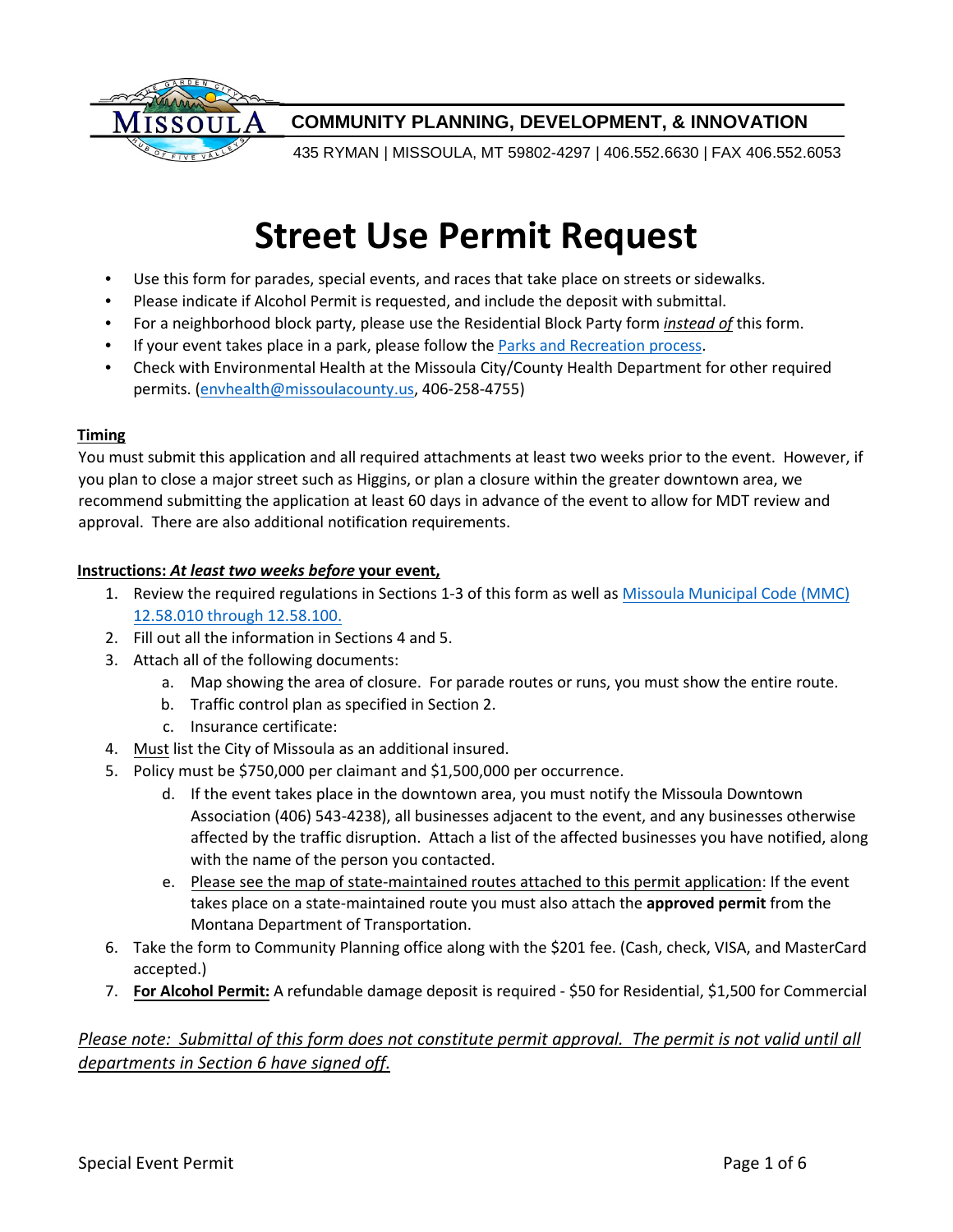## **Section 1: Event Type**

**Parades, Races (Foot/Auto/Bike), and Special Events** – Applicants for these events are required to provide a traffic control plan. The City urges the private sector to increase its role in community activities so that impacts on operating budgets and personnel can be minimized or eliminated. The Missoula Police Department will assist with traffic control when the organizer contracts with the Police Department to hire overtime officers, depending on staff availability. A traffic control plan will help all departments analyze the amount of personnel/safety equipment needed to control this type of event.

**Demonstrations** – Applicants for these events are required to fulfill the same requirements as parades and special events unless the demonstration is limited to public sidewalks and does not obstruct pedestrian or motor vehicle traffic. Organizers are encouraged to notify the Missoula Police Department (552-6303) in advance of sidewalk demonstrations in the event assistance may be needed. Because of the time sensitive nature of demonstrations, the City will make every effort to expedite permit requests for such events.

## **Section 2: Traffic Control**

The City of Missoula requires that the Event Sponsor place barricades or warning signs in the event a street is closed or rerouted. There must be staff at barricades to help explain the detour and time frame and direct participants to their staging area if applicable. The City does not provide these devices. On streets classified as [arterials or collectors,](http://www.ci.missoula.mt.us/DocumentCenter/Home/View/18782) traffic control must be provided, placed, and maintained by a professional organization such as Mountain West or Poteet Construction.

Traffic control plans must include all of the following:

- Map or sketch of the route
- People present at intersections including their affiliation, safety equipment they will be using (e.g. orange vests, flashlight) and/or type of barricade
- Start and end locations of the event
- Number of parade units anticipated, if applicable (nothing over 40 feet in overall length)

Contact Community Planning, Development, and Innovation (552-6630) if you have any questions regarding proper signs and/or barricades.

## **Section 3: Insurance**

The City of Missoula requires that a Street Use Permit Holder have their own liability insurance policy.

- Minimum amounts are \$750,000 per claim and \$1,500,000 per occurrence
- The City of Missoula must be named as an additional insured for the event or activity for which the Street Use Permit is issued.
- A copy of the insurance policy Certificate of Insurance must be attached to the Street Use Permit prior to final approval.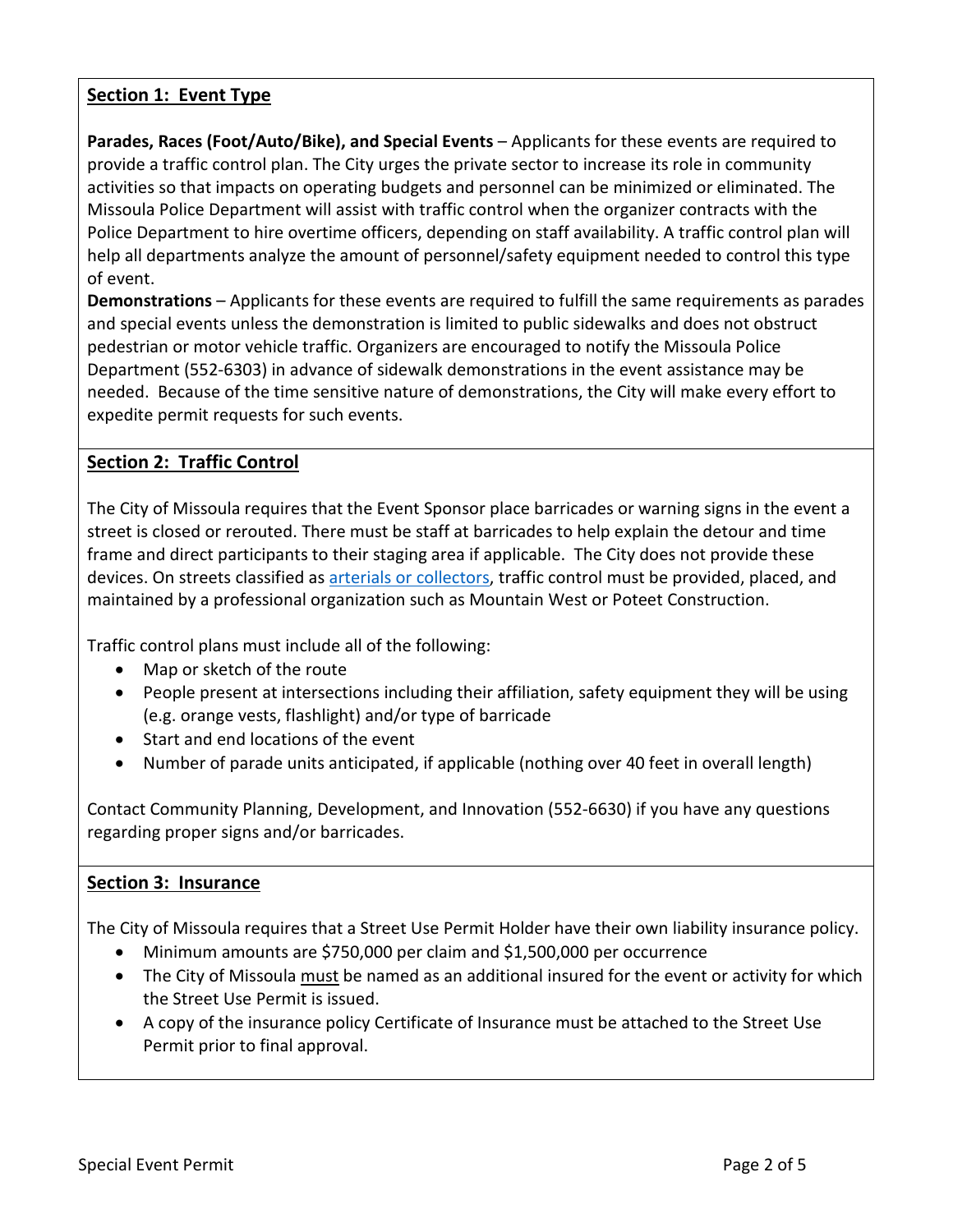| Section 4: Event Details *one date per application                                                                                                                                                                                                                                                                                                                                                        |                                                                                                                                                   |                                                                                                    |  |
|-----------------------------------------------------------------------------------------------------------------------------------------------------------------------------------------------------------------------------------------------------------------------------------------------------------------------------------------------------------------------------------------------------------|---------------------------------------------------------------------------------------------------------------------------------------------------|----------------------------------------------------------------------------------------------------|--|
|                                                                                                                                                                                                                                                                                                                                                                                                           |                                                                                                                                                   | Date of Event: ______________Time Event Begins: __________________Time Event Ends: _______________ |  |
|                                                                                                                                                                                                                                                                                                                                                                                                           |                                                                                                                                                   |                                                                                                    |  |
|                                                                                                                                                                                                                                                                                                                                                                                                           | Name of Event & Sponsor: [i.e. Northside Block Party; Missoula Marathon; Parade)                                                                  |                                                                                                    |  |
|                                                                                                                                                                                                                                                                                                                                                                                                           |                                                                                                                                                   |                                                                                                    |  |
|                                                                                                                                                                                                                                                                                                                                                                                                           | Contact person must be available and present during the event                                                                                     |                                                                                                    |  |
|                                                                                                                                                                                                                                                                                                                                                                                                           |                                                                                                                                                   |                                                                                                    |  |
|                                                                                                                                                                                                                                                                                                                                                                                                           |                                                                                                                                                   |                                                                                                    |  |
|                                                                                                                                                                                                                                                                                                                                                                                                           |                                                                                                                                                   |                                                                                                    |  |
|                                                                                                                                                                                                                                                                                                                                                                                                           |                                                                                                                                                   |                                                                                                    |  |
|                                                                                                                                                                                                                                                                                                                                                                                                           |                                                                                                                                                   |                                                                                                    |  |
| <b>Alcohol Permit:</b>                                                                                                                                                                                                                                                                                                                                                                                    |                                                                                                                                                   |                                                                                                    |  |
| <b>Section 5: Acknowledgments &amp; Indemnification</b>                                                                                                                                                                                                                                                                                                                                                   |                                                                                                                                                   |                                                                                                    |  |
| The Event Sponsor acknowledges the duty to complete all additional requirements in Section 6<br>relating to each department listed as well as the list of responsibilities noted with this permit. By<br>signing below, Organizer acknowledges that they have read City ordinance 12.58.010 through<br>12.58.100 as well as reviewed the policy and procedures of the use of Market Plaza, if applicable. |                                                                                                                                                   |                                                                                                    |  |
| The event sponsors will defend, hold the city and its employees harmless and indemnify the city for<br>any and all claims, lawsuits or liability including attorneys' fees and costs allegedly arising out of loss,<br>damage or injury to person or person's property occurring during the course of or pertaining to the<br>special event caused by the conduct of employees or agents of applicants.   |                                                                                                                                                   |                                                                                                    |  |
| Organizer Signature                                                                                                                                                                                                                                                                                                                                                                                       |                                                                                                                                                   | Organizer's Name Printed                                                                           |  |
| Address                                                                                                                                                                                                                                                                                                                                                                                                   |                                                                                                                                                   | Daytime Telephone                                                                                  |  |
| <b>Attachments:</b>                                                                                                                                                                                                                                                                                                                                                                                       | Map of closure or route: Yes $\Box$ Insurance: Yes $\Box$ Traffic control plan: Yes $\Box$<br>Alcohol Permit: Yes $\Box$ or Not Applicable $\Box$ |                                                                                                    |  |
|                                                                                                                                                                                                                                                                                                                                                                                                           | I have read City Ordinance 12.58.010 through 12.58.100                                                                                            | Initial, please                                                                                    |  |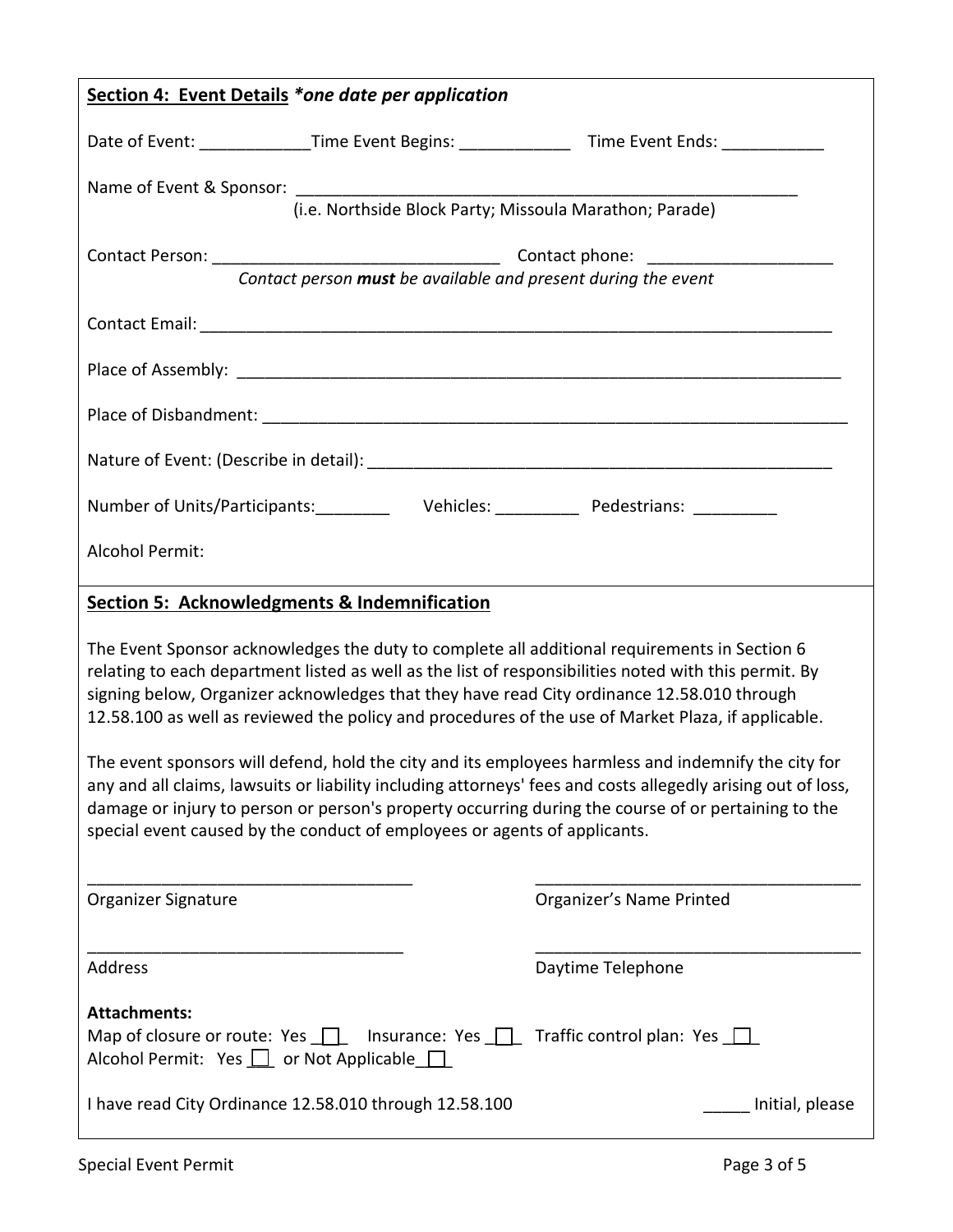| <b>Section 7: Review and Approval</b><br>Community Planning ~ Engineering/Traffic Services (in person) |                                                    |  |  |
|--------------------------------------------------------------------------------------------------------|----------------------------------------------------|--|--|
|                                                                                                        |                                                    |  |  |
| Additional Requirements: Additional Requirements:                                                      |                                                    |  |  |
| Approval:                                                                                              | Date:                                              |  |  |
| <b>Parking Commission Approval (via email)</b>                                                         |                                                    |  |  |
|                                                                                                        |                                                    |  |  |
| Approval:                                                                                              | Date:                                              |  |  |
| <b>Parks &amp; Recreation Approval (via email)</b>                                                     |                                                    |  |  |
|                                                                                                        |                                                    |  |  |
| Approval:                                                                                              | Date:                                              |  |  |
| <b>Fire Department Approval (in person)</b>                                                            |                                                    |  |  |
|                                                                                                        |                                                    |  |  |
| Approval:                                                                                              | Date:                                              |  |  |
| <b>Police Department Approval (in person)</b>                                                          |                                                    |  |  |
| Additional Requirements:                                                                               |                                                    |  |  |
| PD to complete:<br>Insurance Certificate Attached?____________                                         | Placed in Street Use Log? _____________            |  |  |
| Shift Supervisor advised?<br><u> </u>                                                                  | Permit mailed to event coordinator? __________     |  |  |
| 9-1-1 advised?__________________                                                                       | Mountain Line advised?<br><u> </u>                 |  |  |
| Approval:                                                                                              | Date:                                              |  |  |
| <b>Issued</b><br>Intake: Fee Received: _______________                                                 | Receipt #: _____________<br>Date: ________________ |  |  |
| Permit approved by                                                                                     | Date:                                              |  |  |